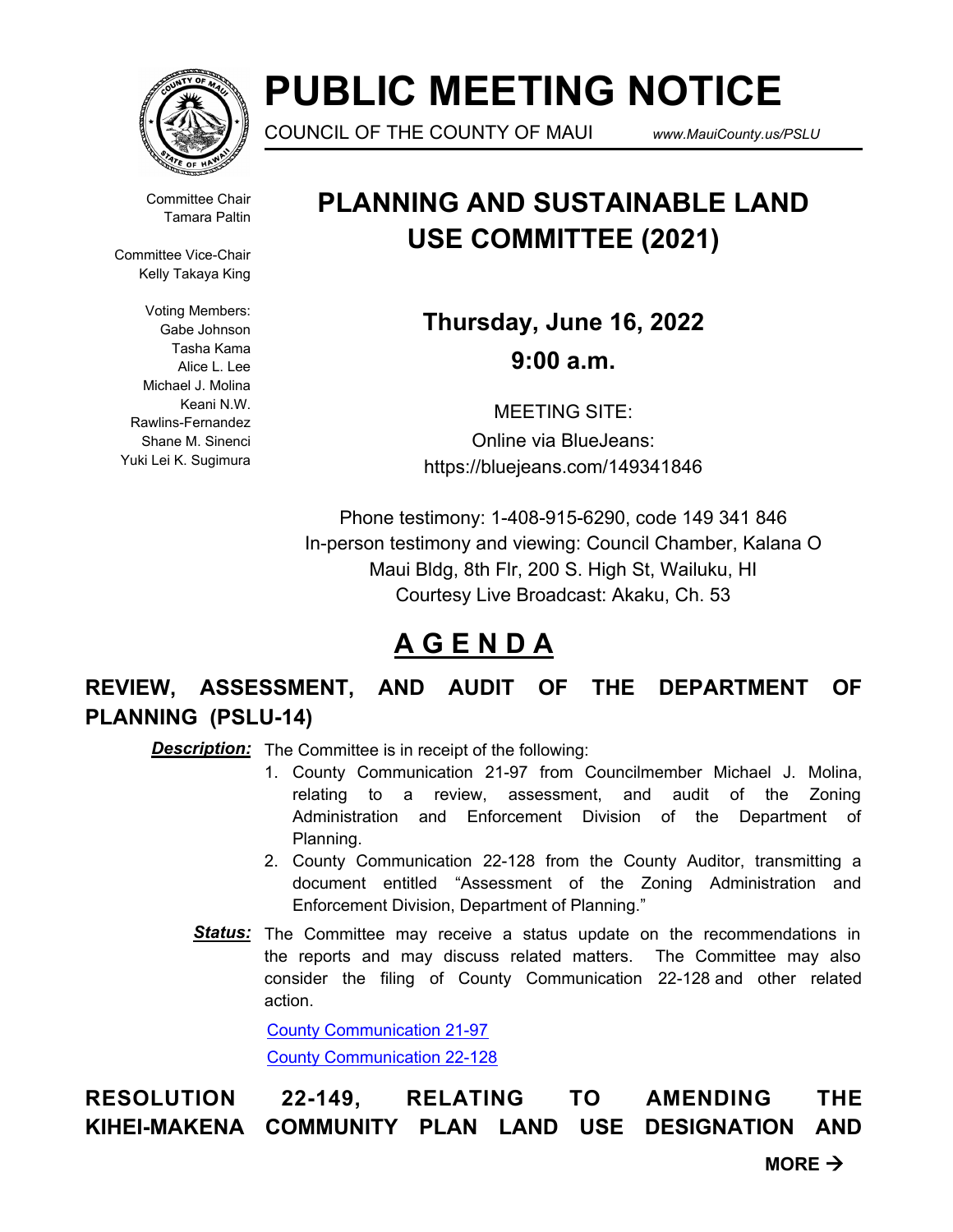#### **CHANGE IN ZONING FOR WAILEA POINT VILLAGE (PSLU-55)**

- **Description:** The Committee is in receipt of Resolution 22-149, from Councilmember King, entitled "REFERRING TO THE MAUI PLANNING COMMISSION PROPOSED BILLS TO AMEND THE KIHEI-MAKENA COMMUNITY PLAN LAND USE DESIGNATION TO MF MULTI-FAMILY AND OPEN SPACE AND CHANGE THE ZONING TO A-1 APARTMENT DISTRICT FOR REAL PROPERTY SITUATED AT KIHEI, MAUI, HAWAII, TAX MAP KEYS (2) 2-1-023:004, (2) 2-1-023:005, AND (2) 2-1-023:006 (WAILEA POINT VILLAGE)." The purpose of Resolution 22-149 is to refer proposed bills to the Maui Planning Commission for a Kīhei-Makena Community Plan land use designation amendment and a Change in Zoning for Wailea Point Village.
	- Status: The Committee may consider whether to recommend adoption of Resolution 22-149, with or without further revisions. The Committee may also consider the filing of Resolution 22-149 and other related action.

[Resolution 22-149](http://mauicounty.legistar.com/gateway.aspx?M=F&ID=6b18daa2-9c58-434c-b8eb-78e5ba43abe8.pdf)

### **STATUS OF ACTIVE CONDITIONAL PERMITS (PSLU-51)**

**Description:** The Committee is in receipt of the following:

- 1. County Communication 20-561, from the Planning Director, relating to the status of all active conditional permits as of October 15, 2020.
- 2. County Communication 21-121, from the Planning Director, relating to the status of all active conditional permits as of January 4, 2021.
- 3. County Communication 21-250, from the Planning Director, relating to the status of all active conditional permits as of March 31, 2021.
- 4. County Communication 21-396, from the Planning Director, relating to the status of all active conditional permits as of June 30, 2021.
- 5. County Communication 21-519, from the Planning Director, relating to the status of all active conditional permits as of September 30, 2021.
- 6. County Communication 22-129, from the Planning Director, relating to the status of all active conditional permits as of March 31, 2022.
- Status: The Committee may discuss the status of active conditional permits and related matters. No legislative action will be taken.

[County Communication 20-561](http://mauicounty.legistar.com/gateway.aspx?M=F&ID=e9f5e9cd-6277-470f-97d6-824219b4c02a.pdf) [County Communication 21-121](http://mauicounty.legistar.com/gateway.aspx?M=F&ID=4cb2a15c-289a-4f48-9686-790f4a8603fe.pdf) [County Communication 21-250](http://mauicounty.legistar.com/gateway.aspx?M=F&ID=c8c7ea72-2c7c-46ef-bbfe-7d95336c1db3.pdf) [County Communication 21-396](http://mauicounty.legistar.com/gateway.aspx?M=F&ID=5aba1a40-ce97-40fb-a02c-38b487a08430.pdf) [County Communication 21-519](http://mauicounty.legistar.com/gateway.aspx?M=F&ID=02b6b9cf-d18f-49b3-85fc-5049c60ceb53.pdf) [County Communication 22-129](http://mauicounty.legistar.com/gateway.aspx?M=F&ID=c9cec5f6-6178-4a1d-bc2e-fa14d563957b.pdf)

#### **SOUTH MAUI COMMUNITY PLAN UPDATE (PSLU-53)**

**Description:** The Committee is in receipt of County Communication 22-102, from the Planning Director, relating to an update on the South Maui Community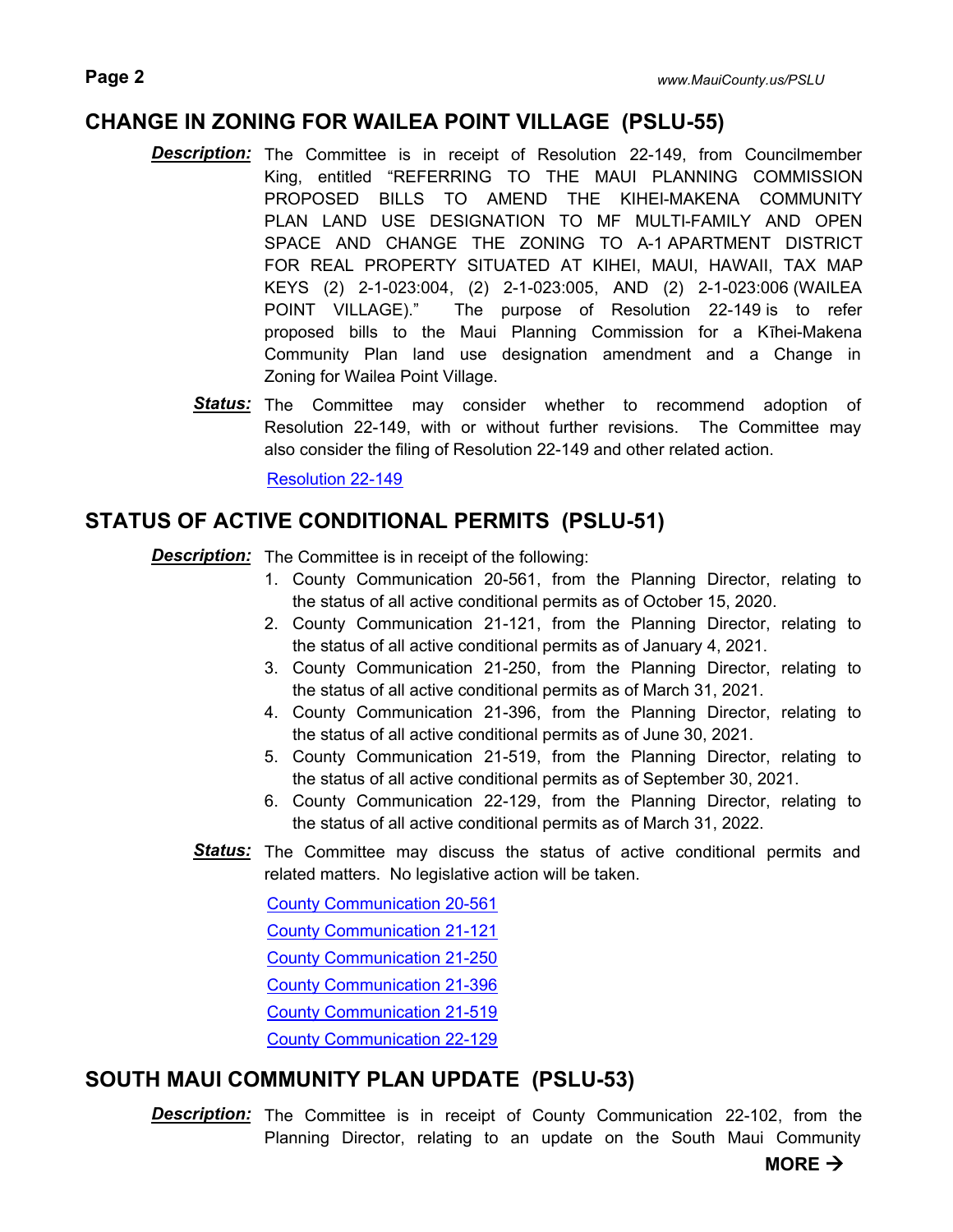Plan community engagement process.

Status: The Committee may discuss the South Maui Community Plan community engagement process, next steps for the application selection process, requirements for the nine Community Plan Advisory Committee ("CPAC") representatives appointed by the Council, and other related matters. No legislative action will be taken.

[County Communication 22-102](http://mauicounty.legistar.com/gateway.aspx?M=F&ID=c3cc3487-ed2c-4231-abbb-a2f296b6d9ee.pdf)